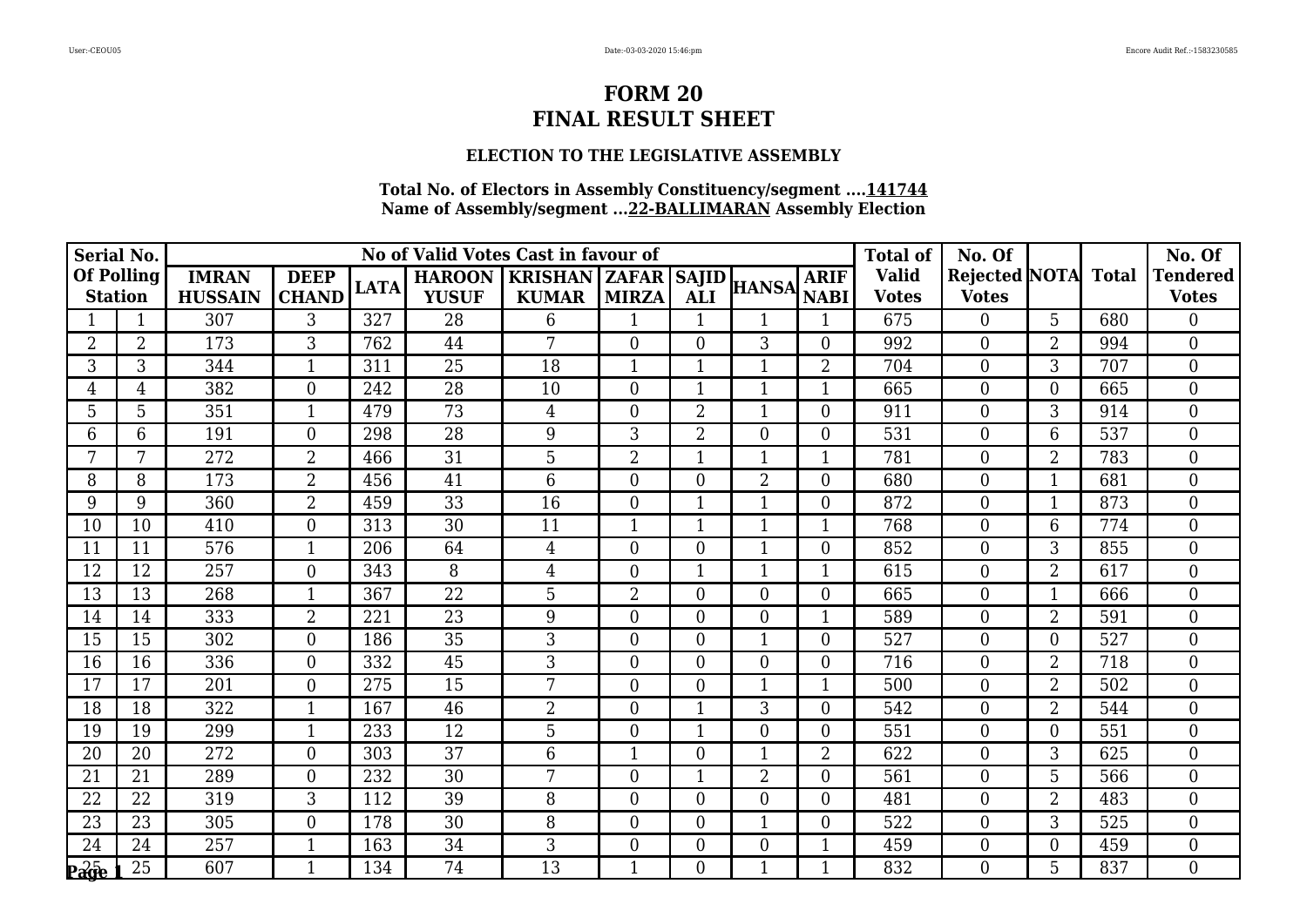### **ELECTION TO THE LEGISLATIVE ASSEMBLY**

| <b>Serial No.</b>                   |    |                                |                             |             |                               | No of Valid Votes Cast in favour of            |                  |                  |                  |                            | <b>Total of</b>              | No. Of                              |                |      | No. Of                          |
|-------------------------------------|----|--------------------------------|-----------------------------|-------------|-------------------------------|------------------------------------------------|------------------|------------------|------------------|----------------------------|------------------------------|-------------------------------------|----------------|------|---------------------------------|
| <b>Of Polling</b><br><b>Station</b> |    | <b>IMRAN</b><br><b>HUSSAIN</b> | <b>DEEP</b><br><b>CHAND</b> | <b>LATA</b> | <b>HAROON</b><br><b>YUSUF</b> | <b>KRISHAN   ZAFAR   SAJID</b><br><b>KUMAR</b> | <b>MIRZA</b>     | <b>ALI</b>       | <b>HANSA</b>     | <b>ARIF</b><br><b>NABI</b> | <b>Valid</b><br><b>Votes</b> | Rejected NOTA Total<br><b>Votes</b> |                |      | <b>Tendered</b><br><b>Votes</b> |
| 26                                  | 26 | 571                            | $\theta$                    | 71          | 130                           | 5                                              | $\overline{0}$   | $\overline{0}$   | 1                | 1                          | 779                          | $\overline{0}$                      | $\Omega$       | 779  | $\overline{0}$                  |
| 27                                  | 27 | 564                            | $\overline{0}$              | 164         | 43                            | $\overline{4}$                                 | $\boldsymbol{0}$ | $\boldsymbol{0}$ | $\boldsymbol{0}$ | $\overline{0}$             | 775                          | $\overline{0}$                      | 7              | 782  | $\mathbf{0}$                    |
| 28                                  | 28 | 465                            | $\overline{1}$              | 351         | 45                            | 5                                              | $\overline{0}$   | $\overline{0}$   | $\overline{2}$   | $\overline{2}$             | 871                          | $\overline{0}$                      | 5              | 876  | $\overline{0}$                  |
| 29                                  | 29 | 256                            | $\mathbf 1$                 | 220         | 28                            | 3                                              | $\overline{0}$   | $\boldsymbol{0}$ | $\mathbf{1}$     | 1                          | 510                          | 0                                   |                | 511  | $\overline{0}$                  |
| 30                                  | 30 | 255                            | $\overline{2}$              | 177         | 25                            | 3                                              | $\boldsymbol{0}$ | $\boldsymbol{0}$ | $\mathbf{1}$     | $\mathbf{1}$               | 464                          | $\boldsymbol{0}$                    | $\theta$       | 464  | $\boldsymbol{0}$                |
| 31                                  | 31 | 258                            | $\overline{0}$              | 66          | 44                            | 3                                              | $\overline{0}$   | $\overline{0}$   | $\mathbf{1}$     | $\overline{1}$             | 373                          | $\boldsymbol{0}$                    | $\Omega$       | 373  | $\overline{0}$                  |
| 32                                  | 32 | 381                            |                             | 116         | 63                            | 5                                              | 1                |                  | $\boldsymbol{0}$ | $\boldsymbol{0}$           | 568                          | $\mathbf{0}$                        |                | 569  | $\overline{0}$                  |
| 33                                  | 33 | 306                            | 3                           | 240         | 41                            | $\overline{4}$                                 | $\mathbf{0}$     | 1                | $\mathbf{1}$     | $\boldsymbol{0}$           | 596                          | $\boldsymbol{0}$                    | $\theta$       | 596  | $\mathbf{0}$                    |
| 34                                  | 34 | 441                            | 3                           | 317         | 61                            | 22                                             | $\mathbf{1}$     | $\mathbf{1}$     | $\overline{4}$   | $\overline{0}$             | 850                          | $\overline{0}$                      | 4              | 854  | $\theta$                        |
| 35                                  | 35 | 309                            | 3                           | 209         | 59                            | 7                                              | 1                | $\sqrt{2}$       | $\mathbf{1}$     | $\boldsymbol{0}$           | 591                          | $\boldsymbol{0}$                    |                | 592  | $\mathbf{0}$                    |
| 36                                  | 36 | 348                            | $\overline{2}$              | 263         | 43                            | 11                                             | 2                | $\overline{0}$   | $\overline{2}$   | $\mathbf{1}$               | 672                          | $\boldsymbol{0}$                    | 3              | 675  | $\boldsymbol{0}$                |
| 37                                  | 37 | 252                            | $\overline{2}$              | 471         | 37                            | 5                                              | $\overline{0}$   | $\boldsymbol{0}$ | $\overline{2}$   | $\overline{0}$             | 769                          | $\overline{0}$                      | 3              | 772  | $\overline{0}$                  |
| 38                                  | 38 | 264                            |                             | 216         | 33                            | 9                                              | $\overline{0}$   | $\boldsymbol{0}$ | $\boldsymbol{0}$ | $\mathbf{1}$               | 524                          | $\boldsymbol{0}$                    | 3              | 527  | $\boldsymbol{0}$                |
| 39                                  | 39 | 354                            | $\overline{2}$              | 356         | 134                           | 14                                             | $\mathbf{0}$     | $\mathbf{1}$     | $\overline{1}$   | $\boldsymbol{0}$           | 862                          | $\mathbf{0}$                        | $\overline{4}$ | 866  | $\overline{0}$                  |
| 40                                  | 40 | 419                            | $\overline{0}$              | 214         | 46                            | $\overline{4}$                                 | $\overline{0}$   | $\overline{0}$   | $\mathbf{1}$     | $\mathbf{1}$               | 685                          | $\overline{0}$                      |                | 686  | $\overline{0}$                  |
| 41                                  | 41 | 306                            | $\overline{0}$              | 347         | 47                            | $\overline{4}$                                 | 1                | $\overline{2}$   | $\mathbf{1}$     | $\overline{0}$             | 708                          | $\boldsymbol{0}$                    | 3              | 711  | $\overline{0}$                  |
| 42                                  | 42 | 265                            | $\theta$                    | 250         | 26                            | 8                                              | $\boldsymbol{0}$ | $\overline{2}$   | $\mathbf{0}$     | $\boldsymbol{0}$           | 551                          | $\boldsymbol{0}$                    | $\overline{4}$ | 555  | $\overline{0}$                  |
| 43                                  | 43 | 207                            | $\overline{2}$              | 50          | 35                            | 6                                              | $\overline{0}$   | $\boldsymbol{0}$ | $\boldsymbol{0}$ | $\overline{0}$             | 300                          | $\boldsymbol{0}$                    | $\overline{2}$ | 302  | $\mathbf{0}$                    |
| 44                                  | 44 | 427                            | 3                           | 256         | 37                            | 3                                              | $\overline{0}$   | $\boldsymbol{0}$ | $\mathbf{1}$     | $\mathbf 1$                | 728                          | $\boldsymbol{0}$                    | $\overline{2}$ | 730  | $\mathbf{0}$                    |
| 45                                  | 45 | 341                            | $\mathbf{1}$                | 521         | 119                           | 9                                              | 1                | 3                | 3                | $\boldsymbol{0}$           | 998                          | $\boldsymbol{0}$                    | $\overline{4}$ | 1002 | $\mathbf{0}$                    |
| 46                                  | 46 | 373                            | 4                           | 385         | 43                            | 3                                              | 1                | $\mathbf{1}$     | $\overline{1}$   | $\mathbf 1$                | 812                          | $\overline{0}$                      | $\overline{2}$ | 814  | $\overline{0}$                  |
| 47                                  | 47 | 225                            | $\mathbf{1}$                | 388         | 21                            | 10                                             | $\boldsymbol{0}$ | $\overline{2}$   | $\mathbf{1}$     | $\boldsymbol{0}$           | 648                          | $\overline{0}$                      |                | 649  | $\overline{0}$                  |
| 48                                  | 48 | 213                            | $\mathbf{1}$                | 284         | 33                            | 7                                              | $\overline{0}$   | $\overline{0}$   | $\boldsymbol{0}$ | $\overline{0}$             | 538                          | $\boldsymbol{0}$                    | $\overline{2}$ | 540  | $\overline{0}$                  |
| 49                                  | 49 | 258                            | 9                           | 355         | 18                            | 9                                              | $\boldsymbol{0}$ | $\boldsymbol{0}$ | $\overline{2}$   | $\mathbf 1$                | 652                          | $\mathbf{0}$                        | 5              | 657  | $\boldsymbol{0}$                |
| $Pa0he$                             | 50 | 289                            | 4                           | 516         | 44                            | 10                                             | $\overline{0}$   | $\overline{0}$   | $\overline{0}$   | $\overline{0}$             | 863                          | $\overline{0}$                      | $\overline{2}$ | 865  | $\mathbf{0}$                    |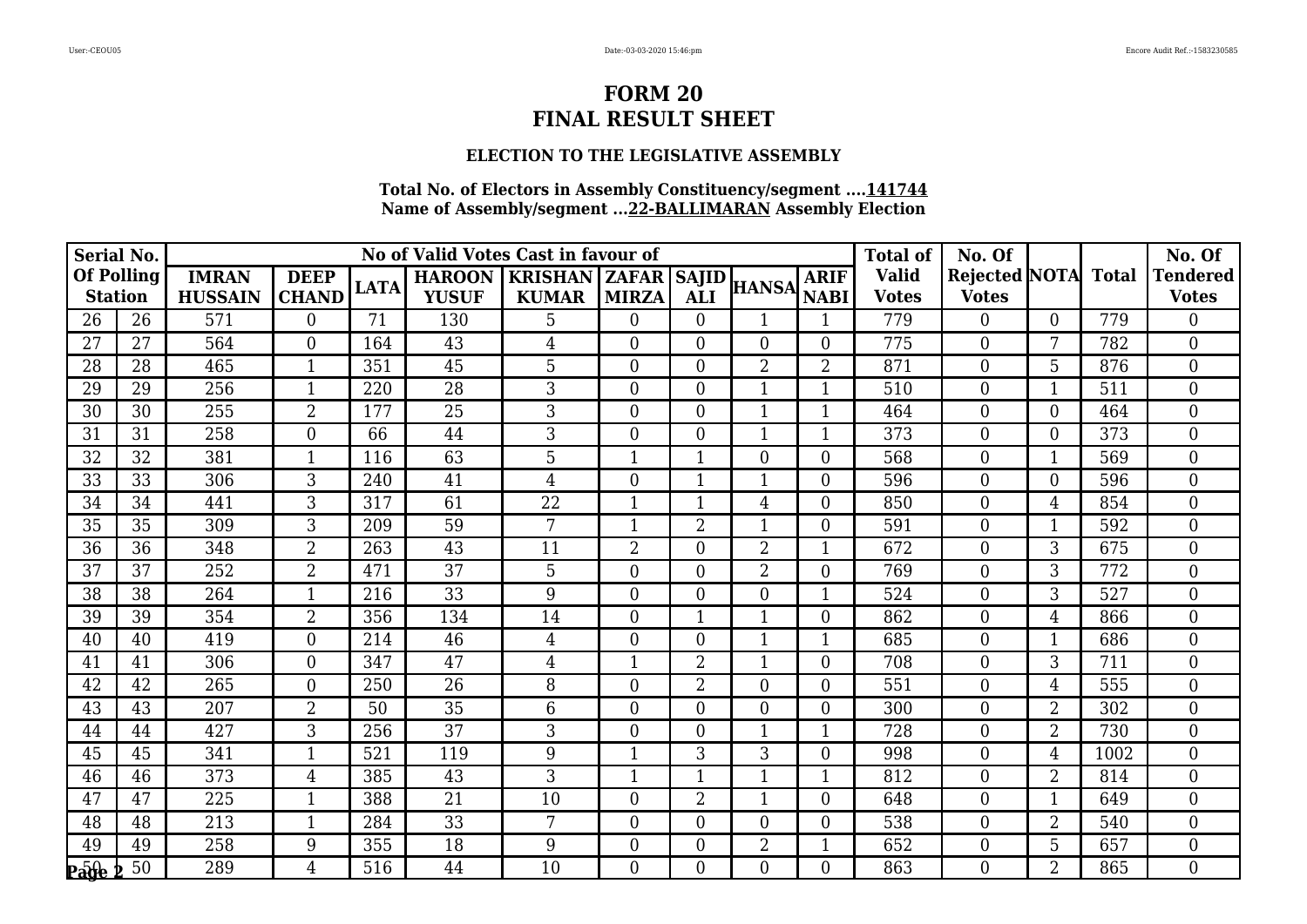### **ELECTION TO THE LEGISLATIVE ASSEMBLY**

| <b>Serial No.</b>                                                   |    |                                |                             |                |                               | No of Valid Votes Cast in favour of              |                  |                  |                  |                            | <b>Total of</b>              | No. Of                              |                |     | No. Of                          |
|---------------------------------------------------------------------|----|--------------------------------|-----------------------------|----------------|-------------------------------|--------------------------------------------------|------------------|------------------|------------------|----------------------------|------------------------------|-------------------------------------|----------------|-----|---------------------------------|
| <b>Of Polling</b><br><b>Station</b>                                 |    | <b>IMRAN</b><br><b>HUSSAIN</b> | <b>DEEP</b><br><b>CHAND</b> | <b>LATA</b>    | <b>HAROON</b><br><b>YUSUF</b> | <b>KRISHAN   ZAFAR   SAJID  </b><br><b>KUMAR</b> | <b>MIRZA</b>     | <b>ALI</b>       | <b>HANSA</b>     | <b>ARIF</b><br><b>NABI</b> | <b>Valid</b><br><b>Votes</b> | Rejected NOTA Total<br><b>Votes</b> |                |     | <b>Tendered</b><br><b>Votes</b> |
| 51                                                                  | 51 | 175                            | -1                          | 191            | 109                           | 12                                               | $\mathbf{1}$     | $\overline{2}$   | $\overline{2}$   | $\overline{0}$             | 493                          | $\overline{0}$                      | 3              | 496 | $\overline{0}$                  |
| 52                                                                  | 52 | 248                            | $\overline{2}$              | 389            | 41                            | 18                                               | $\overline{0}$   | $\boldsymbol{0}$ | $\mathbf{1}$     | $\overline{0}$             | 699                          | $\boldsymbol{0}$                    | $\overline{2}$ | 701 | $\boldsymbol{0}$                |
| 53                                                                  | 53 | 673                            | 3                           | 75             | 50                            | 9                                                | $\overline{0}$   | $\overline{0}$   | $\overline{1}$   | $\overline{0}$             | 811                          | $\overline{0}$                      |                | 812 | $\overline{0}$                  |
| 54                                                                  | 54 | 758                            | $\theta$                    | 7              | 37                            | 5                                                | $\overline{0}$   | $\boldsymbol{0}$ | $\boldsymbol{0}$ | $\boldsymbol{0}$           | 807                          | $\mathbf{0}$                        |                | 808 | $\overline{0}$                  |
| 55                                                                  | 55 | 663                            | $\boldsymbol{0}$            | 21             | 28                            | 3                                                | $\mathbf{1}$     | $\mathbf{1}$     | $\boldsymbol{0}$ | $\boldsymbol{0}$           | 717                          | $\boldsymbol{0}$                    | $\overline{2}$ | 719 | $\boldsymbol{0}$                |
| 56                                                                  | 56 | 874                            | $\mathbf{1}$                | 3              | 15                            | 9                                                | $\overline{0}$   | $\overline{0}$   | $\boldsymbol{0}$ | $\overline{0}$             | 902                          | $\boldsymbol{0}$                    | $\mathbf{1}$   | 903 | $\overline{0}$                  |
| 57                                                                  | 57 | 152                            | $\theta$                    | 281            | 20                            | $\overline{2}$                                   | $\overline{0}$   | $\boldsymbol{0}$ | $\overline{2}$   | $\overline{2}$             | 459                          | $\mathbf{0}$                        |                | 460 | $\overline{0}$                  |
| 58                                                                  | 58 | 676                            | $\mathbf{1}$                | 5              | 30                            | $\overline{2}$                                   | $\boldsymbol{0}$ | $\boldsymbol{0}$ | $\boldsymbol{0}$ | $\boldsymbol{0}$           | 714                          | $\boldsymbol{0}$                    | $\overline{2}$ | 716 | $\overline{0}$                  |
| 59                                                                  | 59 | 705                            | $\theta$                    | 10             | 15                            | $\Omega$                                         | $\overline{0}$   | $\overline{0}$   | $\overline{2}$   | $\overline{0}$             | 732                          | $\overline{0}$                      | $\Omega$       | 732 | $\theta$                        |
| 60                                                                  | 60 | 590                            |                             | 8              | 13                            | 11                                               | 1                | $\boldsymbol{0}$ | $\boldsymbol{0}$ | $\boldsymbol{0}$           | 624                          | $\boldsymbol{0}$                    |                | 625 | $\mathbf{0}$                    |
| 61                                                                  | 61 | 621                            | $\overline{0}$              | 25             | 11                            | 7                                                | $\boldsymbol{0}$ | $\boldsymbol{0}$ | $\boldsymbol{0}$ | $\boldsymbol{0}$           | 664                          | $\boldsymbol{0}$                    |                | 665 | $\boldsymbol{0}$                |
| 62                                                                  | 62 | 717                            | $\mathbf{1}$                | 30             | 5                             | $\overline{4}$                                   | $\overline{0}$   | $\overline{2}$   | $\boldsymbol{0}$ | $\overline{0}$             | 759                          | $\overline{0}$                      | 6              | 765 | $\overline{0}$                  |
| 63                                                                  | 63 | 635                            | $\overline{0}$              | $\overline{2}$ | 15                            | $\overline{4}$                                   | $\overline{0}$   | $\boldsymbol{0}$ | $\boldsymbol{0}$ | $\mathbf{0}$               | 656                          | $\boldsymbol{0}$                    | $\overline{2}$ | 658 | $\boldsymbol{0}$                |
| 64                                                                  | 64 | 760                            | $\overline{1}$              | 5              | $\overline{27}$               | $6\phantom{1}6$                                  | $\overline{0}$   | $\mathbf{1}$     | $\mathbf{0}$     | $\boldsymbol{0}$           | 800                          | $\boldsymbol{0}$                    |                | 801 | $\overline{0}$                  |
| 65                                                                  | 65 | 139                            | $\mathbf{1}$                | 293            | 24                            | 5                                                | $\overline{0}$   | $\mathbf{1}$     | $\boldsymbol{0}$ | $\overline{0}$             | 463                          | $\overline{0}$                      |                | 464 | $\overline{0}$                  |
| 66                                                                  | 66 | 111                            | 3                           | 375            | 34                            | 6                                                | $\overline{0}$   | $\overline{0}$   | 3                | $\overline{0}$             | 532                          | $\boldsymbol{0}$                    |                | 533 | $\mathbf{0}$                    |
| 67                                                                  | 67 | 127                            | $\overline{0}$              | 255            | 19                            | $\overline{2}$                                   | $\overline{0}$   | $\boldsymbol{0}$ | $\mathbf{0}$     | $\boldsymbol{0}$           | 403                          | $\boldsymbol{0}$                    | $\Omega$       | 403 | $\overline{0}$                  |
| 68                                                                  | 68 | 379                            | $\overline{0}$              | 93             | 37                            | 3                                                | $\overline{0}$   | $\boldsymbol{0}$ | $\mathbf{1}$     | $\overline{0}$             | 513                          | $\boldsymbol{0}$                    |                | 514 | $\mathbf{0}$                    |
| 69                                                                  | 69 | 725                            | $\overline{0}$              | 5              | 23                            | $\mathbf 1$                                      | $\boldsymbol{0}$ | $\boldsymbol{0}$ | $\boldsymbol{0}$ | $\overline{0}$             | 754                          | $\overline{0}$                      | 4              | 758 | $\mathbf{0}$                    |
| 70                                                                  | 70 | 657                            | $\overline{2}$              | 127            | 16                            | 7                                                | $\boldsymbol{0}$ | $\boldsymbol{0}$ | $\boldsymbol{0}$ | $\mathbf{0}$               | 809                          | $\boldsymbol{0}$                    | $\overline{2}$ | 811 | $\mathbf{0}$                    |
| 71                                                                  | 71 | 543                            | $\overline{0}$              | 1              | 7                             | 4                                                | $\overline{0}$   | $\overline{0}$   | $\overline{0}$   | $\overline{0}$             | 555                          | $\overline{0}$                      |                | 556 | $\overline{0}$                  |
| 72                                                                  | 72 | 565                            | $\overline{2}$              | $\mathbf{1}$   | 33                            | $\mathfrak{Z}$                                   | $\boldsymbol{0}$ | $\boldsymbol{0}$ | $\mathbf{0}$     | $\mathbf{1}$               | 605                          | $\overline{0}$                      | $\overline{3}$ | 608 | $\mathbf{0}$                    |
| 73                                                                  | 73 | 597                            | $\theta$                    | 7              | 41                            | 3                                                | $\overline{0}$   | $\overline{0}$   | $\boldsymbol{0}$ | $\overline{0}$             | 648                          | $\boldsymbol{0}$                    | $\overline{2}$ | 650 | $\overline{0}$                  |
| 74                                                                  | 74 | 678                            | 1                           | $\overline{4}$ | 62                            | 7                                                | 1                | $\boldsymbol{0}$ | $\boldsymbol{0}$ | $\mathbf 1$                | 754                          | $\mathbf{0}$                        |                | 755 | $\mathbf{0}$                    |
| $\mathbf{P} \overline{\mathbf{a}} \overline{\mathbf{g}} \mathbf{e}$ | 75 | 576                            | $\overline{0}$              | 26             | $\overline{22}$               | $\overline{2}$                                   | $\overline{0}$   | $\overline{0}$   | $\overline{0}$   | $\overline{0}$             | 626                          | $\overline{0}$                      | 3              | 629 | $\overline{0}$                  |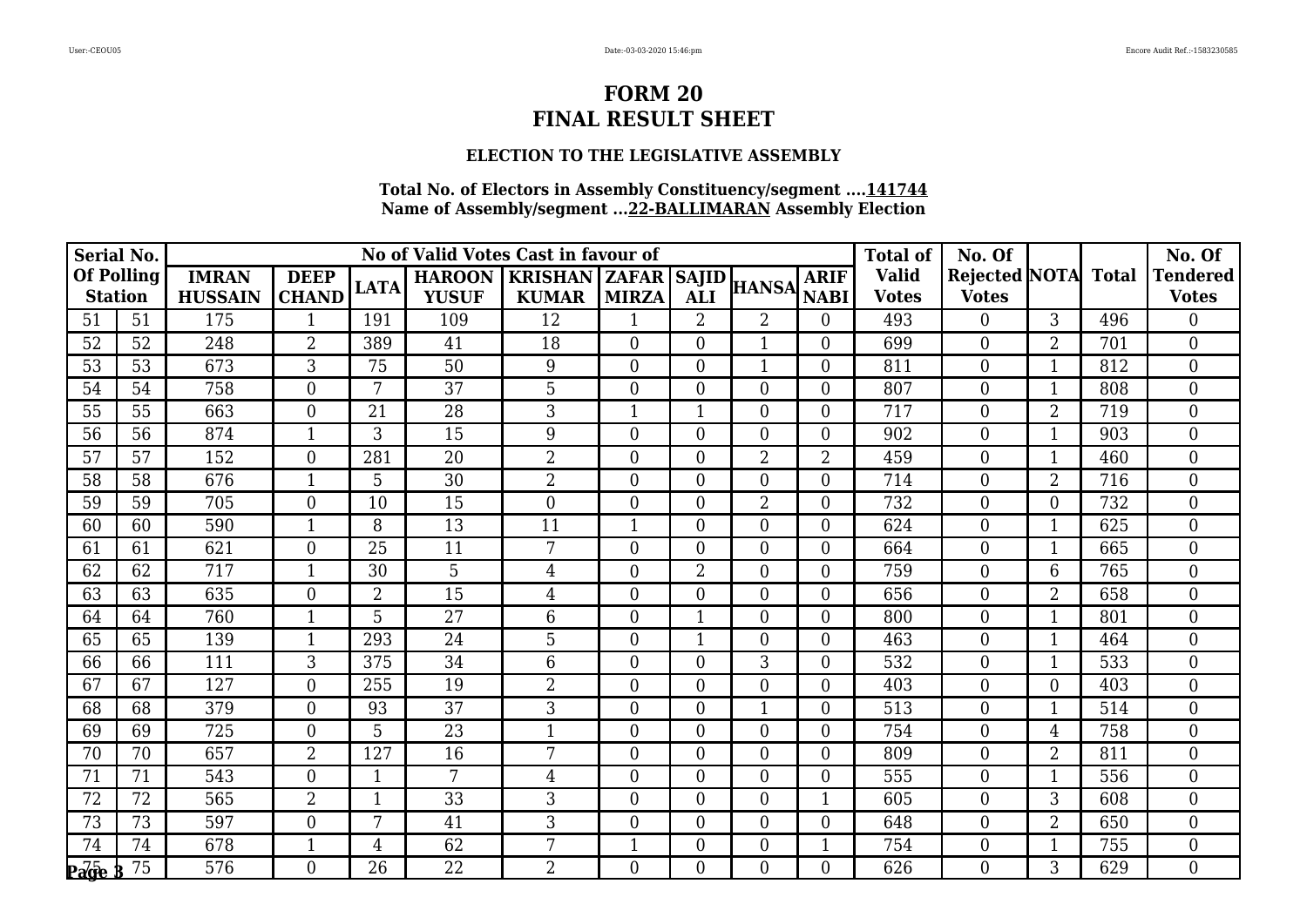### **ELECTION TO THE LEGISLATIVE ASSEMBLY**

| <b>Serial No.</b>                   |     |                                |                             |              |                               | No of Valid Votes Cast in favour of              |                  |                  |                  |                            | <b>Total of</b>              | No. Of                              |                |     | No. Of                          |
|-------------------------------------|-----|--------------------------------|-----------------------------|--------------|-------------------------------|--------------------------------------------------|------------------|------------------|------------------|----------------------------|------------------------------|-------------------------------------|----------------|-----|---------------------------------|
| <b>Of Polling</b><br><b>Station</b> |     | <b>IMRAN</b><br><b>HUSSAIN</b> | <b>DEEP</b><br><b>CHAND</b> | <b>LATA</b>  | <b>HAROON</b><br><b>YUSUF</b> | <b>KRISHAN   ZAFAR   SAJID  </b><br><b>KUMAR</b> | <b>MIRZA</b>     | <b>ALI</b>       | <b>HANSA</b>     | <b>ARIF</b><br><b>NABI</b> | <b>Valid</b><br><b>Votes</b> | Rejected NOTA Total<br><b>Votes</b> |                |     | <b>Tendered</b><br><b>Votes</b> |
| 76                                  | 76  | 724                            | $\theta$                    | $\Omega$     | 37                            | $\overline{2}$                                   | $\overline{0}$   | $\overline{0}$   | $\overline{0}$   | $\overline{0}$             | 763                          | $\overline{0}$                      | 3              | 766 | $\overline{0}$                  |
| 77                                  | 77  | 673                            | $\overline{0}$              | 19           | 48                            | $\overline{2}$                                   | $\boldsymbol{0}$ | $\mathbf{1}$     | $\boldsymbol{0}$ | $\overline{0}$             | 743                          | $\boldsymbol{0}$                    | $\overline{2}$ | 745 | $\mathbf{0}$                    |
| 78                                  | 78  | 568                            | $\overline{1}$              | $\mathbf 1$  | 55                            | 5                                                | $\overline{0}$   | $\overline{0}$   | $\boldsymbol{0}$ | $\overline{0}$             | 630                          | $\overline{0}$                      | $\Omega$       | 630 | $\overline{0}$                  |
| 79                                  | 79  | 635                            | $\overline{0}$              | 3            | 55                            | $\overline{2}$                                   | $\overline{0}$   | $\boldsymbol{0}$ | $\boldsymbol{0}$ | $\boldsymbol{0}$           | 695                          | $\mathbf{0}$                        | $\Omega$       | 695 | $\overline{0}$                  |
| 80                                  | 80  | 732                            | $\boldsymbol{0}$            | 3            | 29                            | $\overline{0}$                                   | $\boldsymbol{0}$ | $\boldsymbol{0}$ | $\boldsymbol{0}$ | $\boldsymbol{0}$           | 764                          | $\boldsymbol{0}$                    | $\overline{2}$ | 766 | $\boldsymbol{0}$                |
| 81                                  | 81  | 431                            | 2                           | $\mathbf{1}$ | 54                            | 6                                                | $\overline{0}$   | $\overline{0}$   | $\boldsymbol{0}$ | $\overline{0}$             | 494                          | $\boldsymbol{0}$                    | $\Omega$       | 494 | $\overline{0}$                  |
| 82                                  | 82  | 677                            | $\overline{2}$              | 32           | 52                            | 7                                                | $\overline{0}$   |                  | $\boldsymbol{0}$ | $\mathbf{0}$               | 771                          | $\mathbf{0}$                        | $\Omega$       | 771 | $\overline{0}$                  |
| 83                                  | 83  | 569                            | $\mathbf{1}$                | 79           | 56                            | 7                                                | $\boldsymbol{0}$ | $\boldsymbol{0}$ | $\mathbf{0}$     | $\mathbf{1}$               | 713                          | $\boldsymbol{0}$                    | $\overline{2}$ | 715 | $\overline{0}$                  |
| 84                                  | 84  | 407                            | $\theta$                    | 133          | 57                            | $\overline{4}$                                   | $\mathbf{1}$     | $\overline{0}$   | $\overline{0}$   | $\mathbf{1}$               | 603                          | $\overline{0}$                      | 3              | 606 | $\theta$                        |
| 85                                  | 85  | 180                            | $\overline{0}$              | 392          | 25                            | 8                                                | $\overline{0}$   | $\sqrt{2}$       | $\boldsymbol{0}$ | $\boldsymbol{0}$           | 607                          | $\mathbf{0}$                        | $\overline{2}$ | 609 | $\mathbf{0}$                    |
| 86                                  | 86  | 99                             | $\overline{0}$              | 231          | 27                            | $\overline{2}$                                   | $\boldsymbol{0}$ | $\overline{0}$   | $\boldsymbol{0}$ | $\boldsymbol{0}$           | 359                          | $\boldsymbol{0}$                    |                | 360 | $\boldsymbol{0}$                |
| 87                                  | 87  | 116                            | $\overline{0}$              | 328          | 23                            | 3                                                | $\overline{0}$   | $\boldsymbol{0}$ | $\boldsymbol{0}$ | $\mathbf{1}$               | 471                          | $\overline{0}$                      | $\overline{2}$ | 473 | $\overline{0}$                  |
| 88                                  | 88  | 117                            | $\overline{0}$              | 256          | 28                            |                                                  | $\boldsymbol{0}$ | $\boldsymbol{0}$ | $\boldsymbol{0}$ | $\mathbf{0}$               | 402                          | $\boldsymbol{0}$                    | $\overline{2}$ | 404 | $\boldsymbol{0}$                |
| 89                                  | 89  | 175                            | $\overline{5}$              | 453          | $\overline{50}$               | $\overline{2}$                                   | $\boldsymbol{0}$ | $\overline{0}$   | $\overline{2}$   | $\mathbf{0}$               | 687                          | $\boldsymbol{0}$                    |                | 688 | $\overline{0}$                  |
| 90                                  | 90  | 381                            | $\overline{0}$              | 181          | 14                            | 3                                                | $\overline{0}$   | $\overline{0}$   | $\mathbf{1}$     | $\overline{0}$             | 580                          | $\overline{0}$                      |                | 581 | $\overline{0}$                  |
| 91                                  | 91  | 811                            | -1                          | 28           | 33                            | 5                                                | $\overline{0}$   | $\overline{0}$   | $\boldsymbol{0}$ | 1                          | 879                          | $\boldsymbol{0}$                    | $\overline{2}$ | 881 | $\mathbf{0}$                    |
| 92                                  | 92  | 660                            | $\mathbf{1}$                | $\mathbf{1}$ | 38                            | 8                                                | $\boldsymbol{0}$ | $\boldsymbol{0}$ | $\mathbf{0}$     | $\mathbf{0}$               | 708                          | $\boldsymbol{0}$                    |                | 709 | $\overline{0}$                  |
| 93                                  | 93  | 307                            | $\boldsymbol{0}$            | 132          | 55                            | 5                                                | $\overline{0}$   | $\boldsymbol{0}$ | $\mathbf{1}$     | 1                          | 501                          | $\boldsymbol{0}$                    |                | 502 | $\mathbf{0}$                    |
| 94                                  | 94  | 277                            | $\overline{0}$              | 73           | 19                            | $\overline{4}$                                   | $\boldsymbol{0}$ | $\boldsymbol{0}$ | $\boldsymbol{0}$ | $\boldsymbol{0}$           | 373                          | $\boldsymbol{0}$                    | 4              | 377 | $\mathbf{0}$                    |
| 95                                  | 95  | 125                            | $\mathbf{1}$                | 416          | 14                            | $\theta$                                         | $\boldsymbol{0}$ | $\boldsymbol{0}$ | $\overline{1}$   | $\overline{2}$             | 559                          | $\boldsymbol{0}$                    | 3              | 562 | $\mathbf{0}$                    |
| 96                                  | 96  | 119                            | $\mathbf 1$                 | 271          | 12                            | $\overline{2}$                                   | $\overline{0}$   | $\overline{0}$   | $\overline{0}$   | $\overline{0}$             | 405                          | $\overline{0}$                      |                | 406 | $\overline{0}$                  |
| 97                                  | 97  | 127                            | $\overline{2}$              | 296          | 19                            | 5                                                | $\boldsymbol{0}$ | $\boldsymbol{0}$ | $\mathbf{0}$     | $\boldsymbol{0}$           | 449                          | $\overline{0}$                      | $\mathfrak{Z}$ | 452 | $\mathbf{0}$                    |
| 98                                  | 98  | 119                            | $\mathbf{1}$                | 223          | 29                            | $\mathbf{1}$                                     | $\overline{0}$   | $\overline{0}$   | $\boldsymbol{0}$ | $\overline{0}$             | 373                          | $\boldsymbol{0}$                    | $\overline{2}$ | 375 | $\overline{0}$                  |
| 99                                  | 99  | 613                            | $\overline{0}$              | 117          | 15                            | $\overline{4}$                                   | 1                | $\boldsymbol{0}$ | $\boldsymbol{0}$ | $\boldsymbol{0}$           | 750                          | $\mathbf{0}$                        | $\Omega$       | 750 | $\boldsymbol{0}$                |
| <b>Page</b>                         | 100 | 921                            | 1                           | 3            | $\overline{27}$               | 3                                                | $\overline{0}$   | $\overline{0}$   | $\overline{0}$   | $\overline{0}$             | 955                          | $\overline{0}$                      | 4              | 959 | $\mathbf{0}$                    |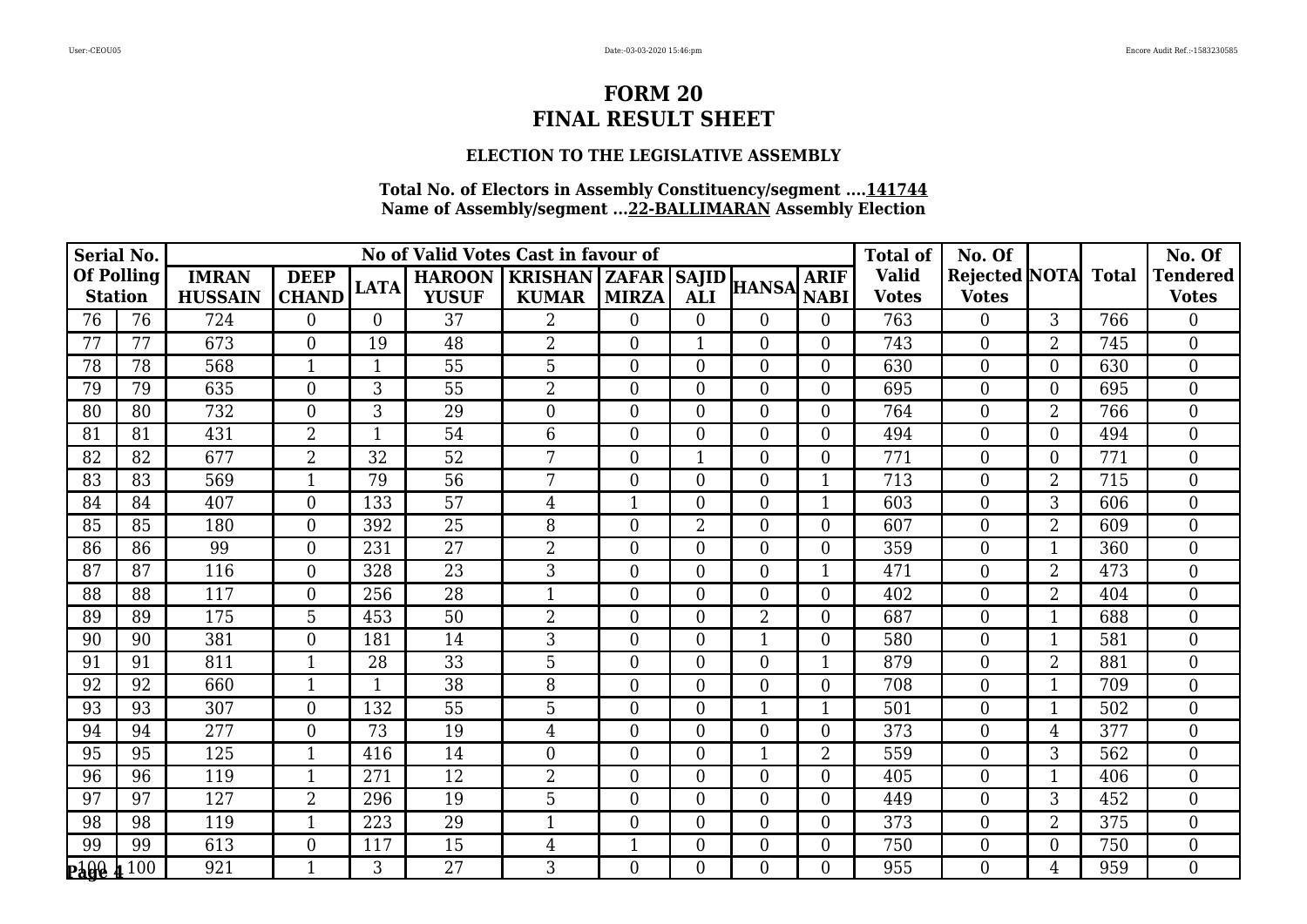### **ELECTION TO THE LEGISLATIVE ASSEMBLY**

| <b>Serial No.</b>          |           |                |                  |                |                 | No of Valid Votes Cast in favour of |                |                  |                  |                  | <b>Total of</b> | No. Of                     |                |      | No. Of          |
|----------------------------|-----------|----------------|------------------|----------------|-----------------|-------------------------------------|----------------|------------------|------------------|------------------|-----------------|----------------------------|----------------|------|-----------------|
| <b>Of Polling</b>          |           | <b>IMRAN</b>   | <b>DEEP</b>      | <b>LATA</b>    | <b>HAROON</b>   | <b>KRISHAN   ZAFAR   SAJID  </b>    |                |                  | <b>HANSA</b>     | <b>ARIF</b>      | <b>Valid</b>    | <b>Rejected NOTA</b> Total |                |      | <b>Tendered</b> |
| <b>Station</b>             |           | <b>HUSSAIN</b> | <b>CHAND</b>     |                | <b>YUSUF</b>    | <b>KUMAR</b>                        | <b>MIRZA</b>   | <b>ALI</b>       |                  | <b>NABI</b>      | <b>Votes</b>    | <b>Votes</b>               |                |      | <b>Votes</b>    |
| 101                        | 101       | 128            | $\theta$         | 233            | 8               | $\overline{0}$                      | 1              | $\overline{0}$   | $\Omega$         | $\overline{0}$   | 370             | $\overline{0}$             |                | 371  | 0               |
| 102                        | 102       | 146            | 3                | 259            | 17              | $\overline{4}$                      | $\overline{0}$ | $\boldsymbol{0}$ | $\boldsymbol{0}$ | $\mathbf{1}$     | 430             | $\boldsymbol{0}$           | $\theta$       | 430  | $\mathbf{0}$    |
| 103                        | 103       | 758            | $\theta$         | 8              | 25              | $\overline{4}$                      | 1              | $\overline{0}$   | $\overline{0}$   | $\overline{0}$   | 796             | $\overline{0}$             | 3              | 799  | $\overline{0}$  |
| 104                        | 104       | 182            | 4                | 248            | 5               | 6                                   | 0              | $\boldsymbol{0}$ | $\boldsymbol{0}$ | $\boldsymbol{0}$ | 445             | $\boldsymbol{0}$           | $\theta$       | 445  | $\overline{0}$  |
| 105                        | 105       | 795            | $\boldsymbol{0}$ | 185            | 43              | $\overline{4}$                      | 0              | $\overline{0}$   | $\boldsymbol{0}$ | $\boldsymbol{0}$ | 1027            | $\boldsymbol{0}$           | $\overline{2}$ | 1029 | $\mathbf{0}$    |
| 106                        | 106       | 531            | $\overline{4}$   | 103            | 7               | $\mathbf{1}$                        | $\overline{0}$ | $\overline{0}$   | $\overline{0}$   | $\boldsymbol{0}$ | 646             | $\overline{0}$             | 6              | 652  | $\overline{0}$  |
| 107                        | 107       | 670            | $\theta$         | $\overline{2}$ | 5               | -1                                  | $\overline{0}$ | $\mathbf{0}$     | $\overline{0}$   | $\mathbf{1}$     | 679             | $\overline{0}$             | $\overline{2}$ | 681  | $\overline{0}$  |
| 108                        | 108       | 794            | $\overline{4}$   | $\mathbf{1}$   | 8               | 5                                   | $\overline{0}$ | $\boldsymbol{0}$ | $\mathbf{1}$     | $\boldsymbol{0}$ | 813             | $\boldsymbol{0}$           | 4              | 817  | $\mathbf{0}$    |
| 109                        | 109       | 508            | $\mathbf{1}$     | $\theta$       | 16              | $\theta$                            | $\overline{0}$ | $\overline{0}$   | $\mathbf{1}$     | $\overline{0}$   | 526             | $\overline{0}$             | $\overline{2}$ | 528  | $\theta$        |
| 110                        | 110       | 869            | $\theta$         | 3              | 8               | 11                                  | 1              | $\overline{0}$   | $\boldsymbol{0}$ | 3                | 895             | $\boldsymbol{0}$           | 7              | 902  | $\mathbf{0}$    |
| 111                        | 111       | 790            | $\mathbf{0}$     | 1              | 37              | $\overline{4}$                      | 0              | $\boldsymbol{0}$ | $\boldsymbol{0}$ | $\boldsymbol{0}$ | 832             | $\boldsymbol{0}$           |                | 833  | $\mathbf{0}$    |
| 112                        | 112       | 544            | $\overline{4}$   | 228            | 32              | 13                                  | $\overline{0}$ | $\boldsymbol{0}$ | $\overline{0}$   | $\boldsymbol{0}$ | 821             | $\overline{0}$             | $\overline{2}$ | 823  | $\overline{0}$  |
| 113                        | 113       | 733            | $\mathbf{1}$     | 131            | 10              | 10                                  | $\overline{0}$ | $\boldsymbol{0}$ | $\overline{1}$   | $\boldsymbol{0}$ | 886             | $\boldsymbol{0}$           | 6              | 892  | $\mathbf{0}$    |
| 114                        | 114       | 699            | $\mathbf{1}$     | 155            | 16              | $6\phantom{1}6$                     | $\overline{0}$ | $\overline{0}$   | $\overline{0}$   | $\overline{2}$   | 879             | $\boldsymbol{0}$           | $\overline{4}$ | 883  | $\overline{0}$  |
| 115                        | 115       | 556            | $\overline{0}$   | 21             | 4               | 5                                   | $\overline{0}$ | $\overline{0}$   | $\overline{0}$   | $\boldsymbol{0}$ | 586             | $\overline{0}$             | 1              | 587  | $\overline{0}$  |
| 116                        | 116       | 628            | $\mathbf{1}$     | 9              | 3               | $\mathbf{1}$                        | $\overline{0}$ | 1                | $\overline{0}$   | $\boldsymbol{0}$ | 643             | $\overline{0}$             | 3              | 646  | $\overline{0}$  |
| 117                        | 117       | 736            | $\theta$         | $\overline{4}$ | 13              | 5                                   | 0              | $\mathbf{1}$     | $\boldsymbol{0}$ | $\boldsymbol{0}$ | 759             | $\boldsymbol{0}$           | 4              | 763  | $\overline{0}$  |
| 118                        | 118       | 679            | $\mathbf 1$      | 6              | 16              | $\overline{4}$                      | 1              | $\mathbf{1}$     | $\mathbf{1}$     | $\mathbf{1}$     | 710             | $\boldsymbol{0}$           | 3              | 713  | $\overline{0}$  |
| 119                        | 119       | 321            | $\overline{0}$   | 110            | 7               | 6                                   | 1              | $\mathbf 1$      | $\boldsymbol{0}$ | $\boldsymbol{0}$ | 446             | $\boldsymbol{0}$           |                | 447  | $\mathbf{0}$    |
| 120                        | 120       | 768            | $\theta$         | 67             | 45              | $\overline{4}$                      | $\overline{0}$ | $\overline{0}$   | $\boldsymbol{0}$ | $\overline{2}$   | 886             | $\boldsymbol{0}$           | 3              | 889  | $\overline{0}$  |
| 121                        | 121       | 580            | $\overline{0}$   | 11             | 19              | $\overline{4}$                      | 0              | $\overline{0}$   | $\overline{0}$   | 1                | 615             | $\overline{0}$             |                | 616  | $\overline{0}$  |
| 122                        | 122       | 455            | $\overline{2}$   | 234            | 109             | 6                                   | $\overline{0}$ | $\boldsymbol{0}$ | $\boldsymbol{0}$ | $\boldsymbol{0}$ | 806             | $\overline{0}$             | $\overline{3}$ | 809  | $\overline{0}$  |
| 123                        | 123       | 587            | $\theta$         | 117            | 12              | $\overline{2}$                      | $\overline{0}$ | $\overline{0}$   | $\overline{0}$   | $\boldsymbol{0}$ | 718             | $\boldsymbol{0}$           | 1              | 719  | $\overline{0}$  |
| 124                        | 124       | 878            | $\overline{0}$   | 60             | 29              | $\overline{2}$                      | 0              | $\boldsymbol{0}$ | $\boldsymbol{0}$ | $\boldsymbol{0}$ | 969             | $\boldsymbol{0}$           | $\overline{2}$ | 971  | $\overline{0}$  |
| $P\ddot{a}\ddot{q}\dot{e}$ | $5^{125}$ | 539            | $\overline{0}$   | 40             | $6\phantom{1}6$ | $\overline{0}$                      | $\overline{0}$ | $\overline{0}$   | $\overline{0}$   | $\overline{0}$   | 585             | $\overline{0}$             | $\overline{2}$ | 587  | $\mathbf{0}$    |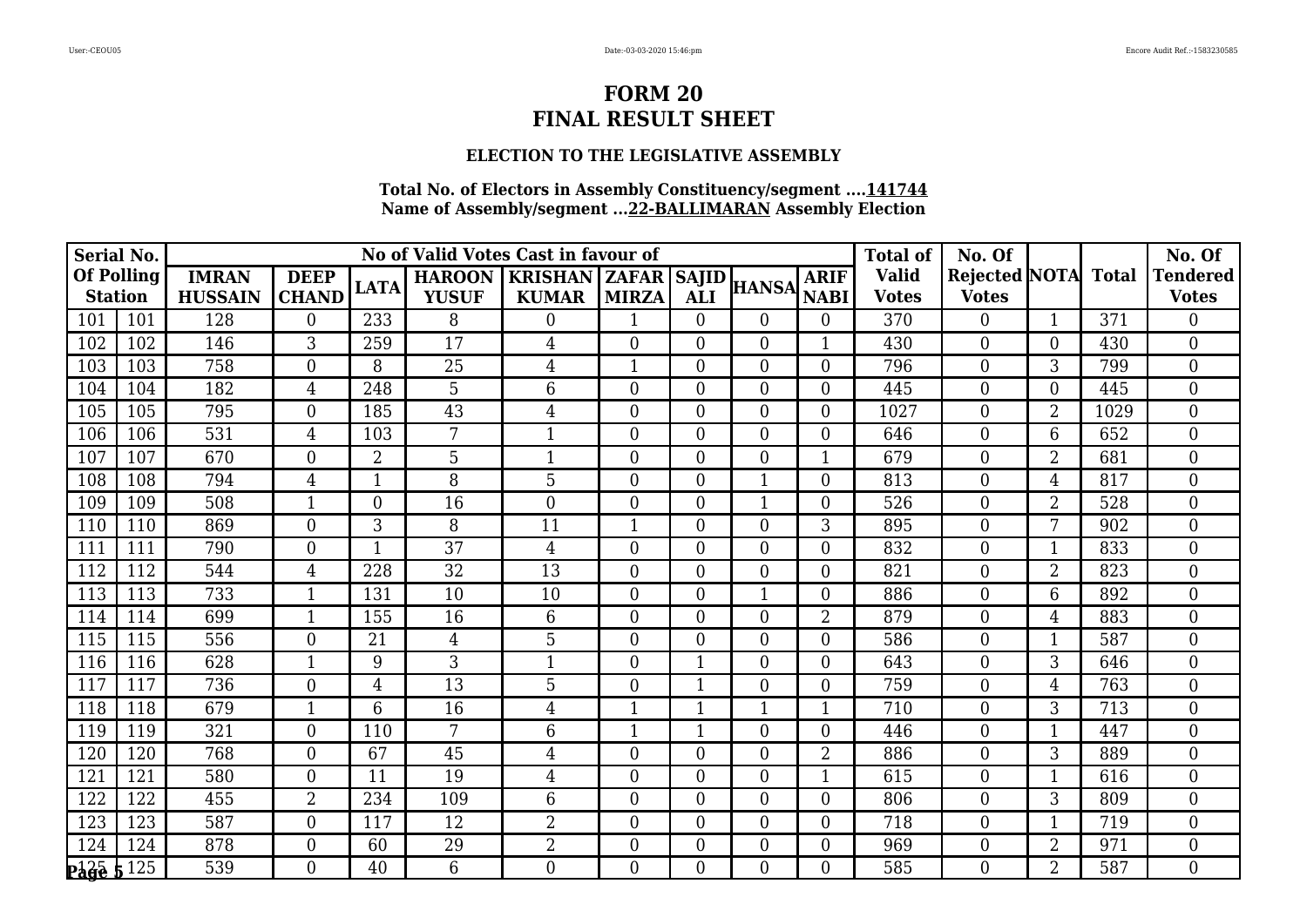### **ELECTION TO THE LEGISLATIVE ASSEMBLY**

| <b>Serial No.</b> |                 |                  |                  |                |                 | No of Valid Votes Cast in favour of |                |                  |                  |                  | <b>Total of</b> | No. Of                     |                |     | No. Of           |
|-------------------|-----------------|------------------|------------------|----------------|-----------------|-------------------------------------|----------------|------------------|------------------|------------------|-----------------|----------------------------|----------------|-----|------------------|
| <b>Of Polling</b> |                 | <b>IMRAN</b>     | <b>DEEP</b>      | <b>LATA</b>    | <b>HAROON</b>   | <b>KRISHAN   ZAFAR   SAJID  </b>    |                |                  | <b>HANSA</b>     | <b>ARIF</b>      | <b>Valid</b>    | <b>Rejected NOTA</b> Total |                |     | <b>Tendered</b>  |
| <b>Station</b>    |                 | <b>HUSSAIN</b>   | <b>CHAND</b>     |                | <b>YUSUF</b>    | <b>KUMAR</b>                        | <b>MIRZA</b>   | <b>ALI</b>       |                  | <b>NABI</b>      | <b>Votes</b>    | <b>Votes</b>               |                |     | <b>Votes</b>     |
| 126               | 126             | 814              | $\theta$         | 34             | 4               | 7                                   | $\overline{0}$ | $\theta$         | $\Omega$         | 3                | 862             | $\overline{0}$             | 2              | 864 | 0                |
| 127               | 127             | 212              | $\overline{0}$   | 338            | 11              | 6                                   | 0              | 3                | 8                | $\overline{2}$   | 580             | $\boldsymbol{0}$           | 7              | 587 | $\mathbf{0}$     |
| 128               | 128             | 284              | 3                | 440            | 12              | $\mathbf{1}$                        | $\overline{0}$ | 1                | 4                | $\overline{0}$   | 745             | $\overline{0}$             | $\Omega$       | 745 | $\overline{0}$   |
| 129               | 129             | 800              | $\overline{0}$   | 157            | 14              | $\overline{4}$                      | 0              | $\boldsymbol{0}$ | 0                | $\boldsymbol{0}$ | 975             | $\boldsymbol{0}$           |                | 976 | $\overline{0}$   |
| 130               | 130             | 212              | $\boldsymbol{0}$ | 542            | 34              | $\boldsymbol{0}$                    | $\overline{2}$ | $\overline{2}$   | 4                | $\mathbf{1}$     | 797             | $\boldsymbol{0}$           | $\overline{0}$ | 797 | $\boldsymbol{0}$ |
| 131               | 131             | 179              | $\mathbf{1}$     | 409            | 31              | 6                                   | $\overline{0}$ | $\overline{0}$   | 10               | $\overline{0}$   | 636             | $\overline{0}$             | 3              | 639 | $\overline{0}$   |
| 132               | 132             | 141              |                  | 323            | 21              | $\overline{4}$                      | $\overline{2}$ | $\mathbf{0}$     | $\overline{2}$   | $\boldsymbol{0}$ | 494             | $\overline{0}$             | $\overline{2}$ | 496 | $\overline{0}$   |
| 133               | 133             | 138              | $\overline{0}$   | 349            | 15              | 5                                   | $\overline{0}$ | $\boldsymbol{0}$ | $\mathbf{1}$     | $\mathbf{1}$     | 509             | $\boldsymbol{0}$           | $\overline{2}$ | 511 | $\mathbf{0}$     |
| 134               | 134             | 172              | $\mathbf{1}$     | 241            | 9               | $\mathbf{1}$                        | $\overline{0}$ | $\overline{0}$   | $\mathbf{1}$     | $\overline{0}$   | 425             | $\overline{0}$             | 4              | 429 | $\theta$         |
| 135               | 135             | 337              | 1                | 295            | 11              | 5                                   | 0              | 1                | $\mathbf{1}$     | $\boldsymbol{0}$ | 651             | $\boldsymbol{0}$           |                | 652 | $\mathbf{0}$     |
| 136               | 136             | $\overline{207}$ | $\mathbf{1}$     | 256            | 39              | 5                                   | 0              | $\boldsymbol{0}$ | $\boldsymbol{0}$ | $\boldsymbol{0}$ | 508             | $\boldsymbol{0}$           | $\overline{0}$ | 508 | $\mathbf{0}$     |
| 137               | 137             | 189              | $\mathbf{1}$     | 404            | 31              | 7                                   | 0              | $\boldsymbol{0}$ | 6                | $\boldsymbol{0}$ | 638             | $\overline{0}$             | $\overline{2}$ | 640 | $\overline{0}$   |
| 138               | 138             | 929              | $\mathbf{1}$     | $\overline{2}$ | 53              | 3                                   | $\overline{0}$ | $\overline{0}$   | $\boldsymbol{0}$ | $\boldsymbol{0}$ | 988             | $\boldsymbol{0}$           |                | 989 | $\mathbf{0}$     |
| 139               | 139             | $\overline{71}$  | $\overline{0}$   | 288            | 3               | $\overline{0}$                      | $\overline{0}$ | $\overline{0}$   | $\overline{0}$   | $\boldsymbol{0}$ | 362             | $\boldsymbol{0}$           | $\overline{0}$ | 362 | $\overline{0}$   |
| 140               | 140             | 156              | $\mathbf{1}$     | 434            | $\overline{22}$ | $\overline{4}$                      | 1              | $\overline{0}$   | $\mathbf{1}$     | $\boldsymbol{0}$ | 619             | $\overline{0}$             | 4              | 623 | $\overline{0}$   |
| 141               | 141             | 442              | $\theta$         | 118            | 11              | $\overline{4}$                      | 0              | 1                | $\overline{0}$   | $\boldsymbol{0}$ | 576             | $\overline{0}$             |                | 577 | $\overline{0}$   |
| 142               | 142             | 80               | $\theta$         | 375            | 11              | $\mathbf{1}$                        | $\overline{0}$ | $\overline{0}$   | $\boldsymbol{0}$ | $\boldsymbol{0}$ | 467             | $\boldsymbol{0}$           | $\overline{2}$ | 469 | $\overline{0}$   |
| 143               | 143             | 741              | $\mathbf 1$      | 56             | 24              | 8                                   | $\overline{0}$ | $\overline{0}$   | $\overline{0}$   | $\boldsymbol{0}$ | 830             | $\boldsymbol{0}$           | -1             | 831 | $\overline{0}$   |
| 144               | 144             | 798              | 3                | 3              | 29              | 8                                   | 0              | $\boldsymbol{0}$ | $\boldsymbol{0}$ | $\mathbf{1}$     | 842             | $\boldsymbol{0}$           |                | 843 | $\mathbf{0}$     |
| 145               | 145             | 699              | $\mathbf{1}$     | 3              | 32              | $\overline{2}$                      | $\overline{0}$ | $\overline{0}$   | $\boldsymbol{0}$ | $\boldsymbol{0}$ | 737             | $\boldsymbol{0}$           | $\overline{2}$ | 739 | $\mathbf{0}$     |
| 146               | 146             | 777              | 1                | $\theta$       | 37              | 6                                   | 0              | $\overline{0}$   | $\overline{0}$   | $\overline{0}$   | 821             | $\overline{0}$             | 3              | 824 | $\overline{0}$   |
| 147               | 147             | 388              | $\overline{0}$   | 29             | 27              | $\overline{0}$                      | $\overline{0}$ | $\boldsymbol{0}$ | $\boldsymbol{0}$ | $\mathbf{1}$     | 445             | $\overline{0}$             |                | 446 | $\overline{0}$   |
| 148               | 148             | 361              | $\theta$         | 173            | 9               | $\overline{2}$                      | $\overline{0}$ | $\overline{0}$   | $\overline{0}$   | $\overline{0}$   | 545             | $\boldsymbol{0}$           | $\overline{2}$ | 547 | $\overline{0}$   |
| 149               | 149             | 261              | $\overline{2}$   | 512            | 10              | 8                                   | 2              |                  | $\overline{2}$   | $\boldsymbol{0}$ | 798             | $\boldsymbol{0}$           | 3              | 801 | $\boldsymbol{0}$ |
| <b>Page</b>       | $\frac{150}{ }$ | 334              | $\overline{3}$   | 339            | $\overline{4}$  | 9                                   | $\overline{0}$ | $\overline{0}$   | $\overline{2}$   | $\overline{0}$   | 691             | $\overline{0}$             | 4              | 695 | $\mathbf{0}$     |